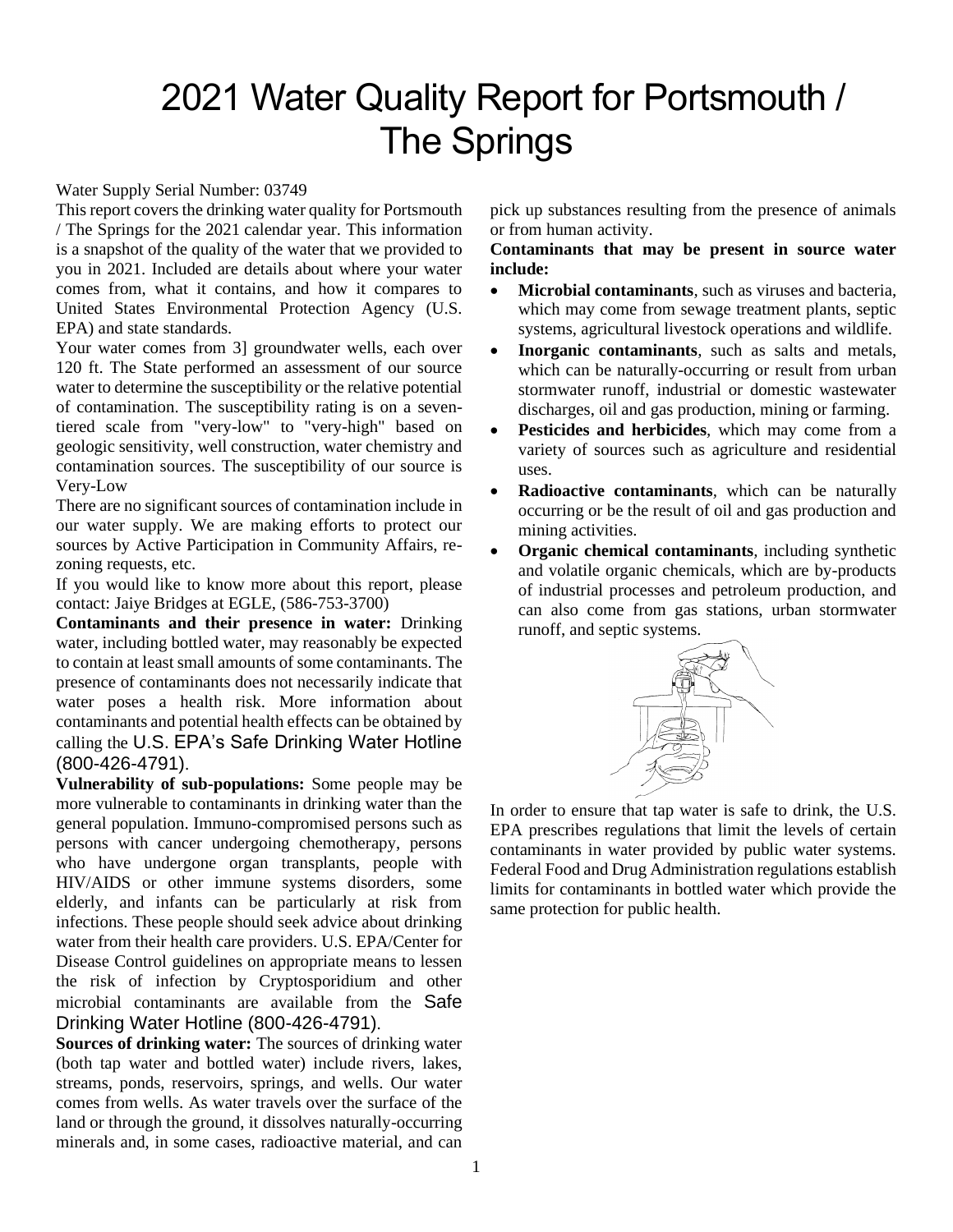# Water Quality Data

The table below lists all the drinking water contaminants that we detected during the 2021 calendar year. The presence of these contaminants in the water does not necessarily indicate that the water poses a health risk. Unless otherwise noted, the data presented in this table is from testing done January 1 through December 31, 2021. The State allows us to monitor for certain contaminants less than once per year because the concentrations of these contaminants are not expected to vary significantly from year to year. All the data is representative of the water quality, but some are more than one year old. Terms and abbreviations used below:

- Maximum Contaminant Level Goal (MCLG): The level of a contaminant in drinking water below which there is no known or expected risk to health. MCLGs allow for a margin of safety.
- Maximum Contaminant Level (MCL): The highest level of a contaminant that is allowed in drinking water. MCLs are set as close to the MCLGs as feasible using the best available treatment technology.
- Maximum Residual Disinfectant Level (MRDL): The highest level of a disinfectant allowed in drinking water. There is convincing evidence that addition of a disinfectant is necessary for control of microbial contaminants.
- Maximum Residual Disinfectant Level Goal (MRDLG): The level of a drinking water disinfectant below which there is no known or expected risk to health. MRDLGs do not reflect the benefits of the use of disinfectants to control microbial contaminants.
- N/A: Not applicable
- ND: not detectable at testing limit
- ppm: parts per million or milligrams per liter
- ppb: parts per billion or micrograms per liter
- ppt: parts per trillion or nanograms per liter
- pCi/l: picocuries per liter (a measure of radioactivity)
- Action Level (AL): The concentration of a contaminant which, if exceeded, triggers treatment or other requirements that a water system must follow.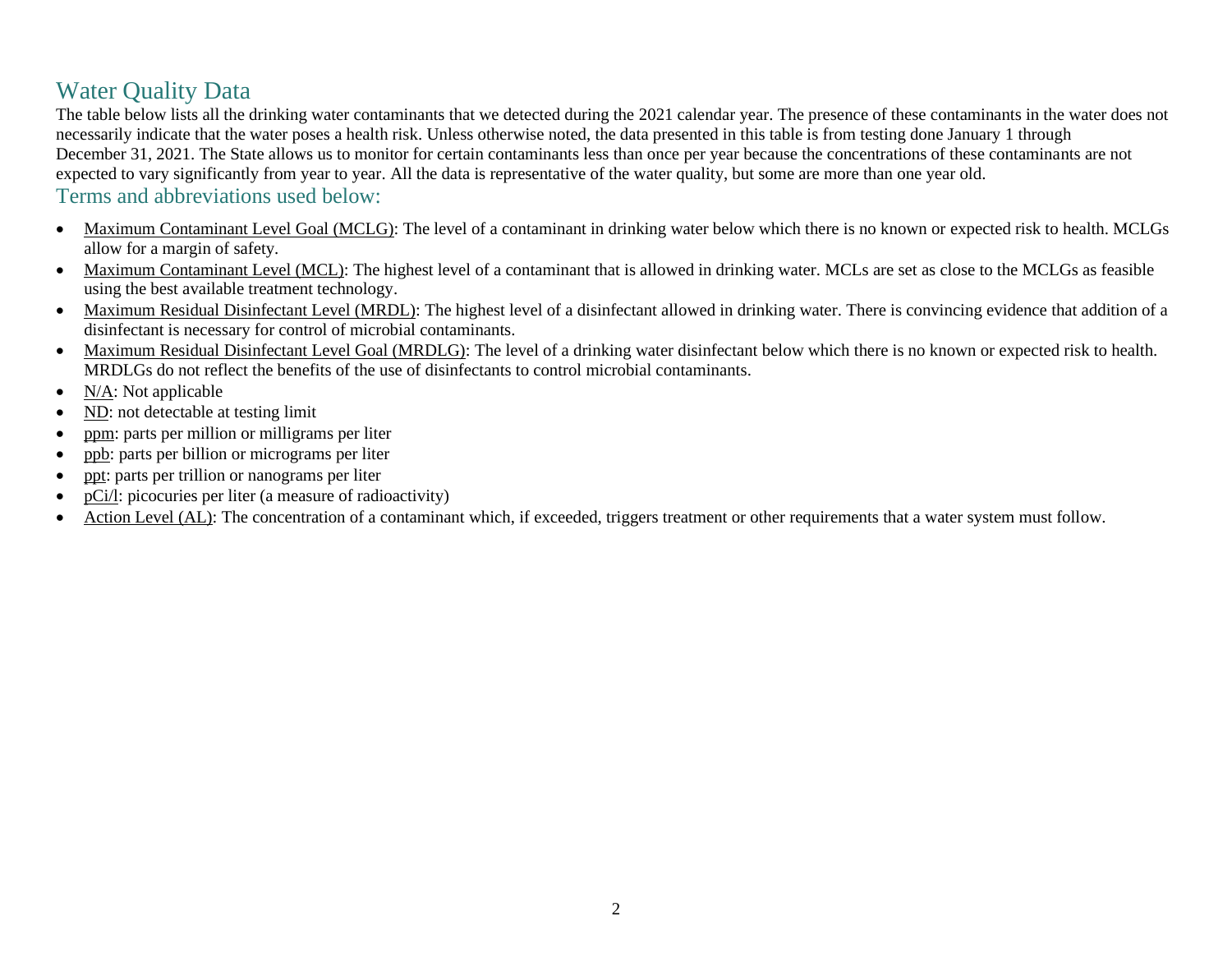| <b>Regulated Contaminant</b>                                     | MCL, TT,<br>or MRDL              | MCLG or<br><b>MRDLG</b> | Level<br>Detected | Range       | Year<br>Sampled | Violation<br>Yes/No | <b>Typical Source of Contaminant</b>                                                                                            |
|------------------------------------------------------------------|----------------------------------|-------------------------|-------------------|-------------|-----------------|---------------------|---------------------------------------------------------------------------------------------------------------------------------|
| Arsenic (ppb)                                                    | 10                               | $\boldsymbol{0}$        | $6 \text{ ug/L}$  | N/A         | 2018            | N <sub>O</sub>      | Erosion of natural deposits; Runoff from orchards;<br>Runoff from glass and electronics production<br>wastes                    |
| Barium (ppm)                                                     | $\overline{c}$                   | $\overline{c}$          | $0.4$ mg/L        | N/A         | 2018            | NO                  | Discharge of drilling wastes; Discharge of metal<br>refineries; Erosion of natural deposits                                     |
| Nitrate (ppm)                                                    | 10                               | 10                      | N/D               | N/A         | 9/7/2021        | NO                  | Runoff from fertilizer use; Leaching from septic<br>tanks, sewage; Erosion of natural deposits                                  |
| Fluoride (ppm)                                                   | 4                                | 4                       | 0.25<br>mg/L      | $0.2 - 0.4$ | 2019            | N <sub>O</sub>      | Erosion of natural deposits; Water additive which<br>promotes strong teeth; Discharge from fertilizer<br>and aluminum factories |
| Sodium <sup>1</sup> (ppm)                                        | N/A                              | N/A                     | 32.5<br>mg/L      | N/A         | 2019            |                     | Erosion of natural deposits                                                                                                     |
| <b>TTHM Total Trihalomethanes</b><br>(ppb)                       | 80                               | N/A                     | < 0.5             |             | 9/7/2021        | N <sub>O</sub>      | Byproduct of drinking water disinfection                                                                                        |
| HAA5 Haloacetic Acids (ppb)                                      | 60                               | N/A                     | < 1.0             |             | 9/7/2021        | NO                  | Byproduct of drinking water disinfection                                                                                        |
| $\overline{\text{Chlorine}^2}$ (ppm)                             | $\overline{4}$                   | 4                       | 0.24              | N/A         | 2020            | NO                  | Water additive used to control microbes                                                                                         |
| Alpha emitters (pCi/L)                                           | 15                               | $\overline{0}$          | 8 pCi/L           |             | 3/4/2021        | NO                  | Erosion of natural deposits                                                                                                     |
| Combined radium (pCi/L)                                          | $5\overline{)}$                  | $\overline{0}$          | 0.602             | N/A         | 7/6/2020        | NO                  | Erosion of natural deposits                                                                                                     |
| Total Coliform (total number or %<br>of positive samples/month)  | <b>TT</b>                        | N/A                     | $\theta$          | N/A         | 2021            | N <sub>O</sub>      | Naturally present in the environment                                                                                            |
| E. coli in the distribution system<br>(positive samples)         | See E. coli<br>note <sup>3</sup> | $\overline{0}$          | $\mathbf{0}$      | N/A         | 2021            | N <sub>O</sub>      | Human and animal fecal waste                                                                                                    |
| Fecal Indicator $- E$ , coli at the<br>source (positive samples) | <b>TT</b>                        | N/A                     | $\overline{0}$    | N/A         | 2021            | N <sub>O</sub>      | Human and animal fecal waste                                                                                                    |

<sup>1</sup> Sodium is not a regulated contaminant.

<sup>2</sup> The chlorine "Level Detected" was calculated using a running annual average.

<sup>3</sup> *E. coli* MCL violation occurs if: (1) routine and repeat samples are total coliform-positive and either is *E. coli*-positive, or (2) the supply fails to take all required repeat samples following *E. coli*-positive routine sample, or (3) the supply fails to analyze total coliform-positive repeat sample for *E. coli*.

**Information about lead:** If present, elevated levels of lead can cause serious health problems, especially for pregnant women and young children. Lead in drinking water is primarily from materials and components associated with service lines and home plumbing. [NAME OF UTILITY] is responsible for providing high quality drinking water but cannot control the variety of materials used in plumbing components. When your water has been sitting for several hours, you can minimize the potential for lead exposure by flushing your tap for 30 seconds to 2 minutes before using water for drinking or cooking. If you have a lead service line, it is recommended that you run your water for at least 5 minutes to flush water from both your home plumbing and the lead service line. If you are concerned about lead in your water, you may wish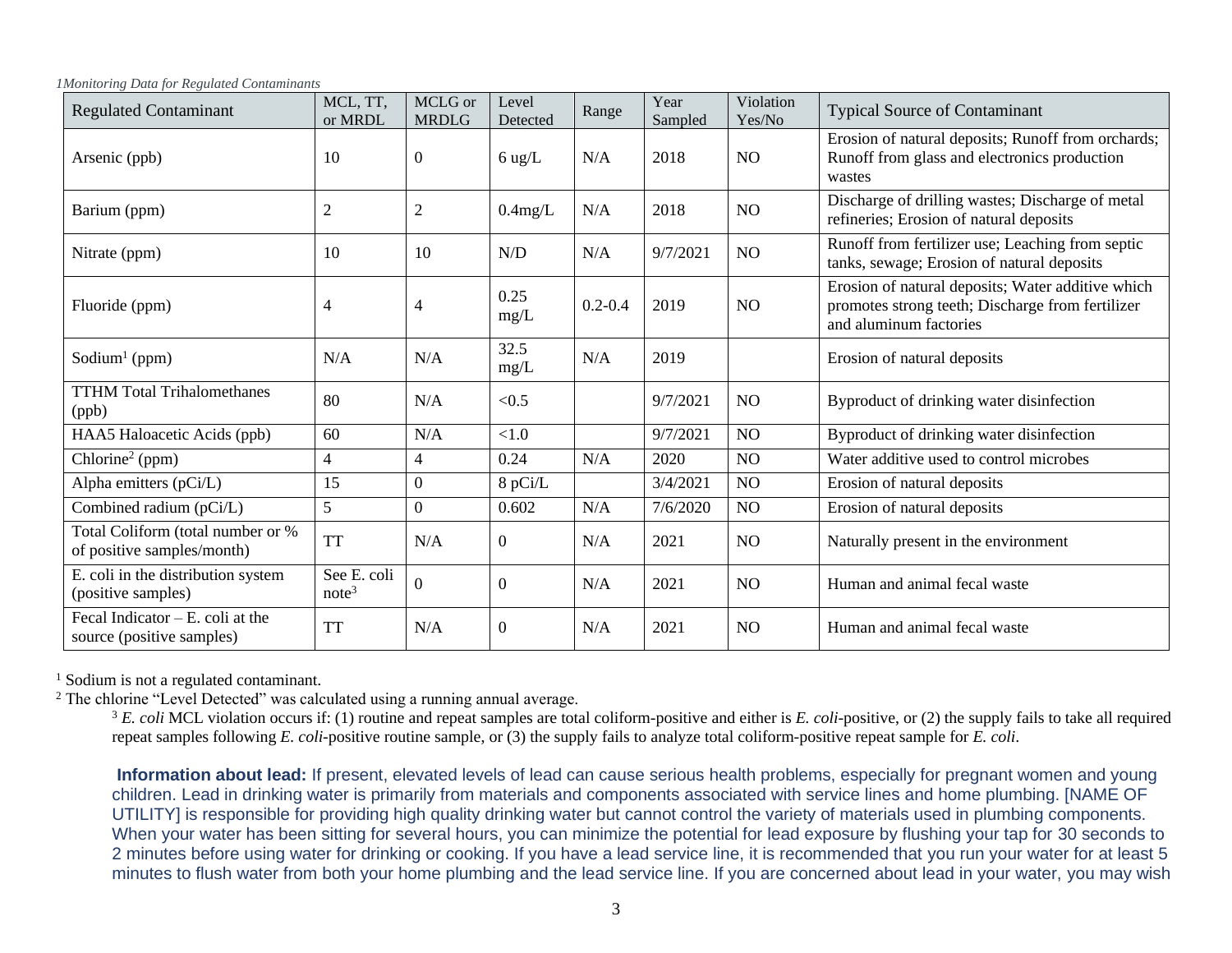to have your water tested. Information on lead in drinking water, testing methods, and steps you can take to minimize exposure is available from the Safe Drinking Water Hotline or at [http://www.epa.gov/safewater/lead.](http://www.epa.gov/safewater/lead)

1. When Arsenic results are higher than 5 ppb but lower than 10 ppb the following language will need to be included in the CCR. "While your drinking water meets the U.S. EPA standard for arsenic, it does contain low levels of arsenic. The U.S EPA standard balances the current understanding of arsenic's possible health effects against the costs of removing arsenic from drinking water. The U.S. EPA continues to research the health effects of low levels of arsenic, which is a mineral known to cause cancer in humans at high concentrations and is linked to other health effects such as skin damage and circulatory problems."

### **2. Chlorine (MRDL,MRDLG)**

Some people who drink water containing chlorine well in excess of the MRDL could experience irritating effects to their eyes and nose. Some people who drink water containing Chlorine well in excess of the MRDL could experience stomach discomfort.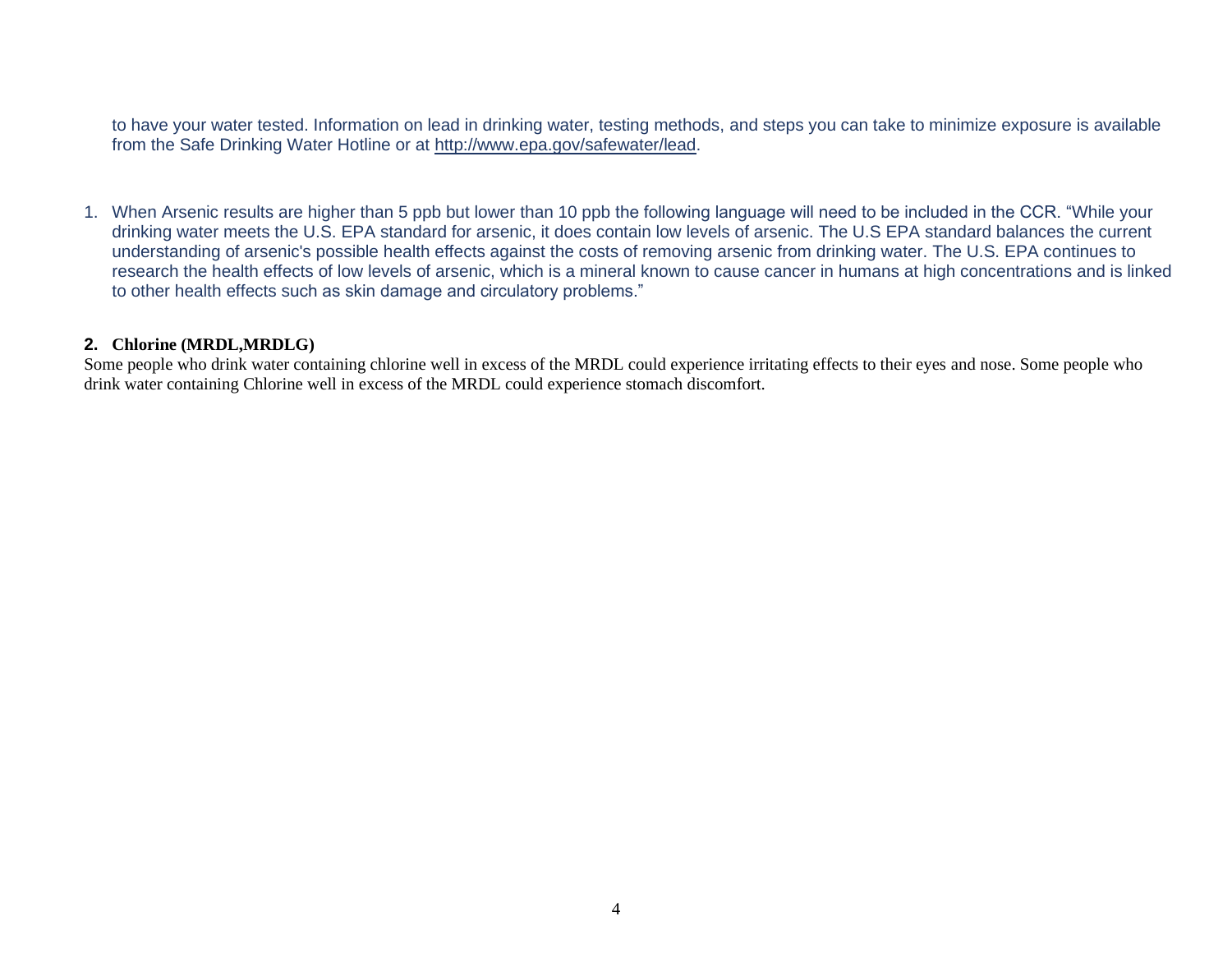| Per- and polyfluoroalkyl substances (PFAS)              |                     |                         |                    |               |                        |                     |                                                                                                 |  |  |  |
|---------------------------------------------------------|---------------------|-------------------------|--------------------|---------------|------------------------|---------------------|-------------------------------------------------------------------------------------------------|--|--|--|
| <b>Regulated Contaminant</b>                            | MCL, TT,<br>or MRDL | MCLG or<br><b>MRDLG</b> | Level<br>Detected  | Range         | Year<br>Sampled        | Violation<br>Yes/No | <b>Typical Source of Contaminant</b>                                                            |  |  |  |
| Hexafluoropropylene oxide dimer<br>acid (HFPO-DA) (ppt) | 370                 | N/A                     | N/D                |               | 9/7/2021               | NO                  | Discharge and waste from industrial facilities                                                  |  |  |  |
|                                                         |                     |                         |                    |               |                        |                     | utilizing the Gen X chemical process                                                            |  |  |  |
| Perfluorobutane sulfonic acid<br>(PFBS) (ppt)           | 420                 | N/A                     | N/D                |               | 9/7/2021               | NO                  | Discharge and waste from industrial                                                             |  |  |  |
|                                                         |                     |                         |                    |               |                        |                     | facilities; stain-resistant treatments                                                          |  |  |  |
| Perfluorohexane sulfonic acid<br>(PFHxS) (ppt)          | 51                  | N/A                     | N/D                |               | 9/7/2021               | NO                  | Firefighting foam; discharge and waste                                                          |  |  |  |
|                                                         |                     |                         |                    |               |                        |                     | from industrial facilities                                                                      |  |  |  |
| Perfluorohexanoic acid (PFHxA)<br>(ppt)                 | 400,000             | N/A                     | N/D                |               | 9/7/2021               | NO                  | Firefighting foam; discharge and waste                                                          |  |  |  |
|                                                         |                     |                         |                    |               |                        |                     | from industrial facilities                                                                      |  |  |  |
| Perfluorononanoic acid (PFNA)<br>(ppt)                  | 6                   | N/A                     | N/D                |               | 9/7/2021               | NO                  | Discharge and waste from industrial                                                             |  |  |  |
|                                                         |                     |                         |                    |               |                        |                     | facilities; breakdown of precursor compounds                                                    |  |  |  |
| Perfluorooctane sulfonic acid                           |                     |                         |                    |               |                        |                     | Firefighting foam; discharge from electroplating                                                |  |  |  |
| (PFOS) (ppt)                                            | 16                  | N/A                     | N/D                |               | 9/7/2021               | NO                  | facilities; discharge and waste                                                                 |  |  |  |
|                                                         |                     |                         |                    |               |                        |                     | from industrial facilities                                                                      |  |  |  |
| Perfluorooctanoic acid (PFOA)<br>(ppt)                  | 8                   | N/A                     | N/D                |               | 9/7/2021               | N <sub>O</sub>      | Discharge and waste from industrial                                                             |  |  |  |
|                                                         |                     |                         |                    |               |                        |                     | facilities; stain-resistant treatments                                                          |  |  |  |
| Inorganic Contaminant Subject to                        | Action              |                         | Your               | Range         | Year                   | Number<br>of        |                                                                                                 |  |  |  |
| Action Levels (AL)                                      | Level               | <b>MCLG</b>             | Water <sup>4</sup> | of<br>Results | Sampled                | Samples             | <b>Typical Source of Contaminant</b>                                                            |  |  |  |
|                                                         |                     |                         |                    |               |                        | Above AL            |                                                                                                 |  |  |  |
| Lead (ppb)                                              | 15                  | $\boldsymbol{0}$        | 0.0                | $0 - 3$       | $June -$<br>Sept. 2021 | $\overline{0}$      | Lead service lines, corrosion of household<br>plumbing including fittings and fixtures; Erosion |  |  |  |
|                                                         |                     |                         |                    |               |                        |                     | of natural deposits                                                                             |  |  |  |
| Copper (ppm)                                            | 1.3                 | 1.3                     | $.7 \text{ mg/L}$  | $0 - 1.1$     | June-sept.             | $\overline{0}$      | Corrosion of household plumbing systems;                                                        |  |  |  |
|                                                         |                     |                         |                    |               | 2021                   |                     | Erosion of natural deposits                                                                     |  |  |  |

<sup>4</sup> Ninety (90) percent of the samples collected were at or below the level reported for our water.